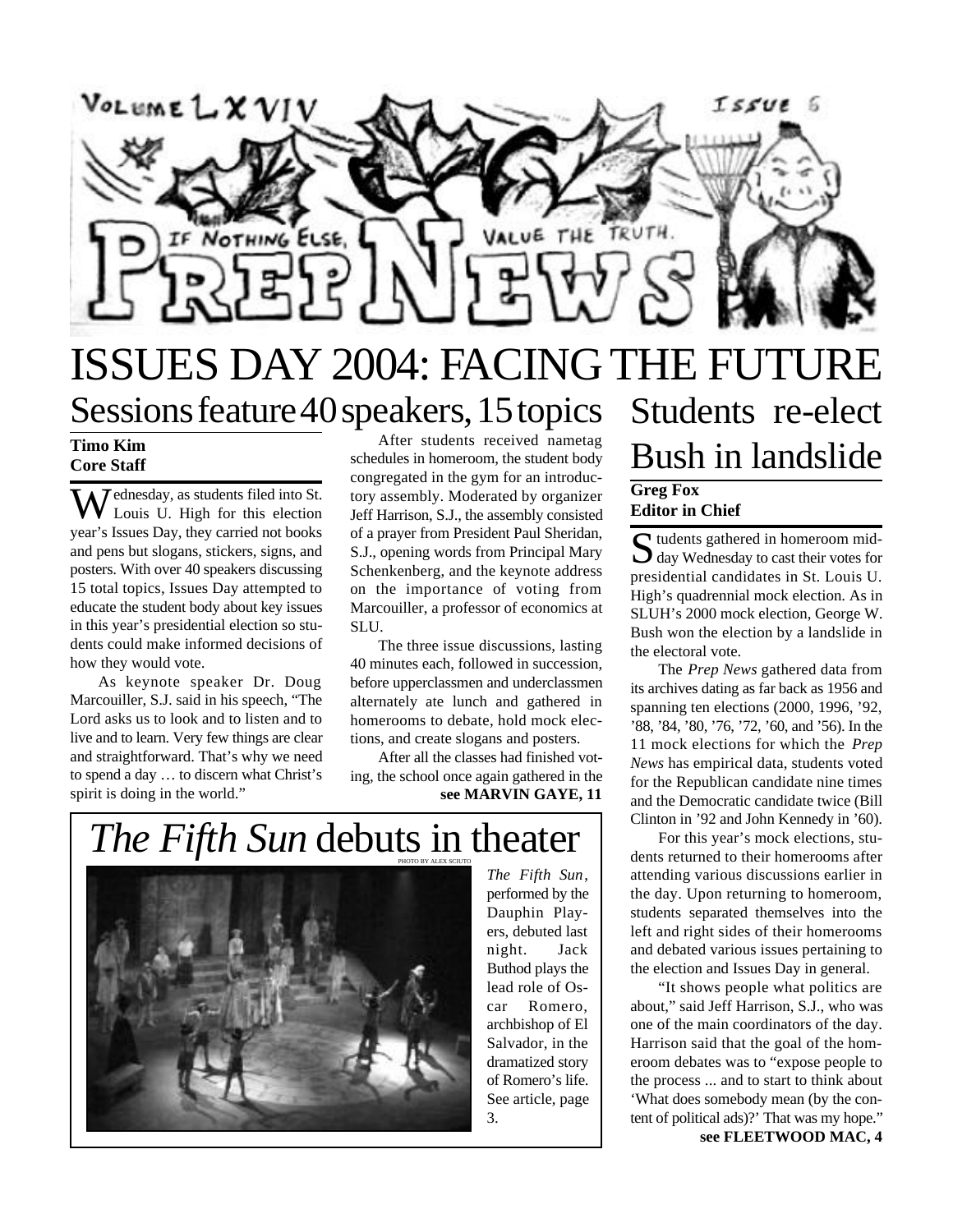## 2 **News** October 1, 2004 18 selected as National Merit Semifinalists

## **Tim Huether Sports Editor**

Eighteen St. Louis U. High seniors<br>have received National Merit Semi-I ighteen St. Louis U. High seniors finalist recognition for scoring a 213 or better out of 240 on the PSAT last year.

Each year, only the top half of a percent of testtakers in Missouri become Semifinalists.

Last year, SLUH had 19 Semifinalists.

In addition to these 18 semifinalists, 35 other seniors were commended for scoring in the top 5 percent of test-takers. Additionally, Chris Cahill was named one of only 30 achievement scholars in the state of Missouri. Achievement

scholars are honored for being African-American high school students who excel academically.

SLUH's highest scorer, Luke Dang, scored a 234.

For a Semifinalist to become a Finalist, the National Merit program looks not only at the PSAT score, but also the student's level of performance in the classroom, an essay written by the Semifinalist, counselor recommendations, and SAT scores.

"If all those things line up, then eventually, in February, these guys will find

score being much lower than his PSAT score.

Nationally, there are about 16,000 National Merit Semifinalists each year. Of the original 16,000 semifinalists, 15,000 Semifinalists move on to Finalist status, and about 8,000 of those receive

## **National Merit Semifinalists**

*Paul Barker Stuart Condit Luke Dang Thomas Gezella Joseph Hejlek Byrne Hobart Chris James Mike Keeline David King*

*Patrick Kutz Joseph Lorenz Joseph Moorman Jason Murphy Daniel Polokonis Andrew Schaeperkoetter Timothy Szewczyk Kevin Turkcan Eric Venker*

scholarships of some kind because of the Finalist designation.

 Of the 8,000 scholarships, 2,500 are awarded by the National Merit program, 1,100 are awarded by corporations, and the remaining 4,400 are issued by the col-

out if they are a finalist," said counselor Dave Mouldon.

Mouldon noted that, in most cases he has seen, when a Semifinalist does not become a Finalist, it is either because of grades not being up to the level of the student's PSAT score or the student's SAT

leges themselves. The National Merit scholarships are \$2,500 each, while corporate and college scholarships are of varying amounts.

Most corporate scholarships go to the children of employees who work for the **see DROPKICK MURPHYS, 12**

reshman frolic on Friday's

### **Jim Santel Reporter**

Last Friday, St. Louis U. High fresh-<br>men participated in one of SLUH's<br>most hallowed and anticipated days: ast Friday, St. Louis U. High freshmen participated in one of SLUH's Freshman Fun Day, which featured pingpong, pool, foosball, a bashball tournament, varsity soccer and football games to attend, a barbeque, and the sacred rite that is the Running of the Bills.

A day designed for SLUH's firstyear students to relax, socialize, engage in games of skill, and put their school spirit on display, this year's incarnation was a rousing success overall, thanks to the valiant efforts of Student Council, senior advisors, and freshman class moderator Tim Curdt.

The afternoon of amusement began

as soon as school let out at 3:00 p.m. Freshmen and senior advisors had three basic options:

compete as a homeroom in the bashball tournament held on the P.E. field, watch the varsity soccer team take on Parkway South in the stadium free of charge, or head down

to the pool hall for various individual activities.

The bashball tourney consisted of 10 homerooms competing in a bracket format. After about an hour and a half of

umphant. Said Kevin Becvar, one of

M109's senior advisors, of the victory: "I never thought that in my four years, I would actually accomplish this. (My team) had heart and spirit."

As their comrades toiled on the P.E. field, the remaining fresh-

**see BEACH BOYS, 8** men headed to the depths of the rec hall to shoot a few games of pool, try their skill at the foosball tournament, or give the new ping-pong tables their first real test in a



**Freshmen play kill—er bashball last Friday.**

bashball, homeroom M109 emerged tri-

PHOTO BY ALEX SCIUTO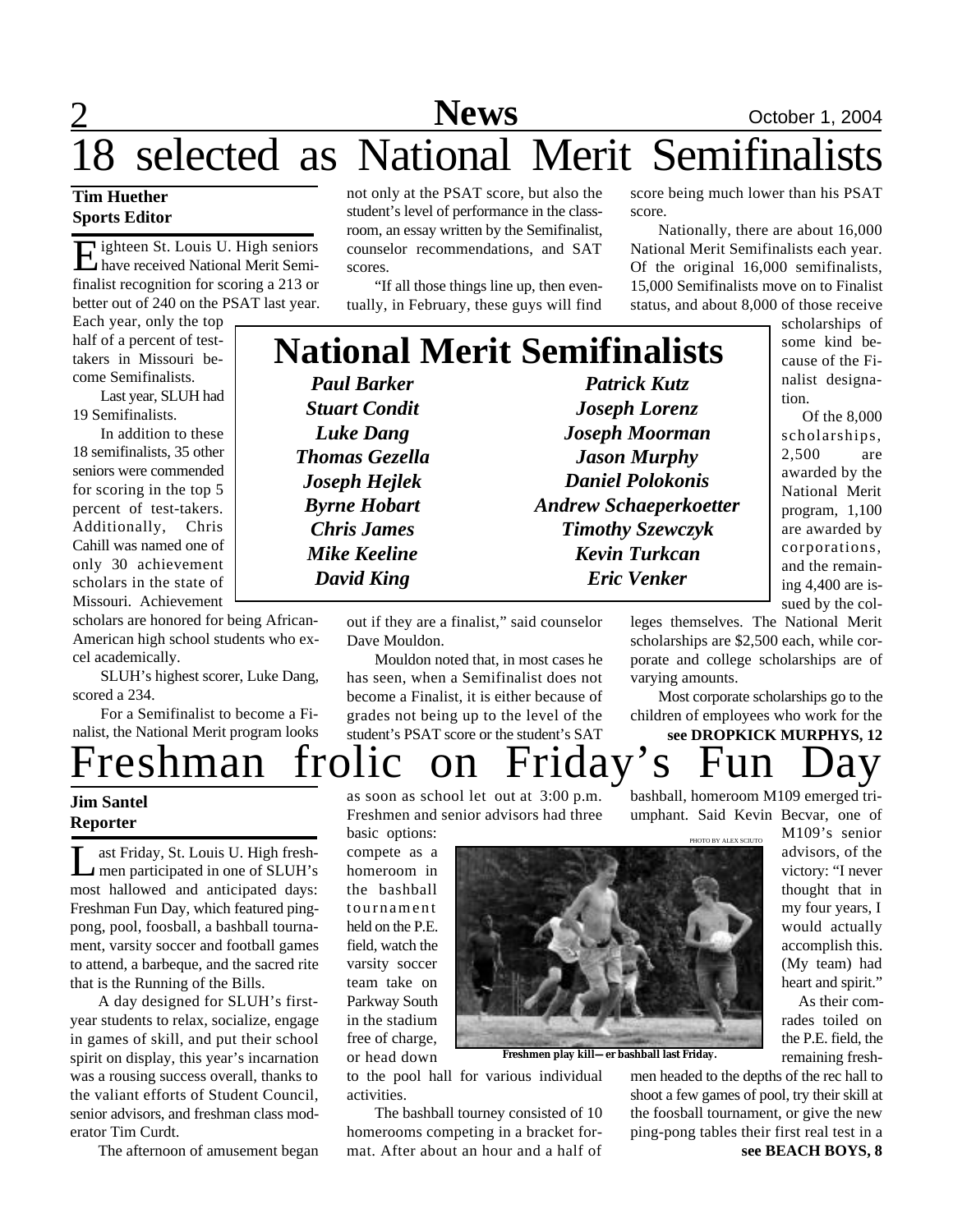## October 1, 2004 **Commercies** 3

LETTER TO THE EDITOR Luner, '05 alleges bias of Issues Day

To the Editor:

I would like to take this opportunity to express my disgust with the organizers of this year's Issues Day. I had hoped that the workshops would present a fair look at issues that gave all sides and allowed the students to make their own decisions after being presented with the facts. But instead, the speakers selected presented a biased, one-sided view on the issues that left no room for an opposing viewpoint. The international relations workshop I attended was nothing but a speech bashing Bush's military spending and complaining about how the United States does not give enough power to the United Nations. This may or may not be a valid criticism, but to every issue there is more than one side and the presenters selected for Issues Day failed to recognize this. The presentation on taxes by the director of the Missouri Budget Project argued for higher taxes and gave no real explanation of the tax issues voters are faced with in the 2004 election, other than both Matt Blunt and Claire McCaskill being wrong on taxes because they favor lower taxes. The War on Terror presentation given by the Holocaust survivor was very critical of Israel yet only mentioned Palestinian suicide bombers once, and only after being asked about the issue. The presenter also said that, "There is no question, Bush has to go." The speaker did not mention the War on Terror and how it effects the 2004 election once in my session. Talking with friends after Issues Day, I discovered that students were informed that "the only efficient way to provide health care to all Americans is through a federal health care program."

My understanding of a Jesuit education is that we are taught how to think, not what to think. This standpoint is the reason I chose to come to SLUH and why I plan on attending a Jesuit college next year. I did hear of a few presentations that established the positions and arguments of both Bush and Kerry on the issue they were supposed to address, and the organizers should strive to make all presentations like this. But on the whole, the presentations were not fair or balanced. The organizers of the Issues Day presentations effectively created a monopoly of liberal viewpoints and left little room for diversity of thought, overlooking the goals of the Jesuit education by presenting the student body with extremely biased leftist positions where the only opposition and criticism came from students that chose to educate themselves on the issues and not blindly follow the ideology they are fed by a large portion of the faculty. I will not be here for the next Issues Day, but I hope that the organizers don't chose to have a monopoly of left-wing (or right-wing, for that matter) viewpoints and allow the students to make up their own minds. I hope that the students four years from now are not let down in the same way I was.

hin Players debut *The Fifth Sun* I was not alone in my experiences. In the health care workshop Jared Luner, '05

## **Paul Barker Reporter**

**Y** esterday marked the opening of the Dauphin Players' production of Dauphin Players' production of Nicholas A. Patricca's *The Fifth Sun*, a dramatization of the ministry and assassination of Oscar Romero, a Jesuit priest who spoke out in defense of the poor of El Salvador.

Romero, played by senior Jack Buthod, strives for justice against the pressures of a papal representative, the Nuncio (senior Kevin Boehm), and an aggressively nationalistic Colonel (senior Eric Sardina).

The first act of the play focuses on Romero's transformation from a timid, rule-bound archbishop to an active and outspoken defender of the poor. Pressured by his friends—the volatile, Marxist El Salvador native Hector (senior Marty Wilhelm), the feisty intellectual Sr. Anne Dunn (Nerinx senior Margaret Murphy), and the compassionate priest Rutilio

Grande (senior Joe Locastro)—Romero begins to see the real plight of his country's poor and ultimately steps forward to denounce the El Salvadoran oligarchy's abuse of power.

Combining the real characters of Romero's story with the ancient Mayan traditions of the land, *The Fifth Sun* struck director Joe Schulte as "a very creative approach to the story of Oscar Romero." The four Mayan gods, played by junior Brett Hartmann and seniors Bryan Glaenzer, Kevin Becvar, and Paul Barker, weave the ritual story of the Fifth

Sun rising out of the people to solve their problems into the main storyline. The play includes dancing natives and a backdrop of a Mayan temple.

The show's subject is more politi-<br> **see SUGAR RAY, 12** 

cally-charged than most St. Louis U. High productions, and Schulte asserted that it is "very appropriate that Issues Day and the show come together like this." He pointed also to the historical importance he takes

PHOTO BY ALEX SCIUTO



**The lead roles of** *The Fifth Sun* **perform Thursday night.**

from the show, in regards to its story of "someone who must rise up from the common man and become a god, become a leader to solve the problems of his people." Schulte

cited Harry S. Truman and Abraham Lincoln as other historical examples of such a hero figure. The actors are

excited about the play.

Becvar, who plays Ahpuch, the Lord of Death, remarked that "this is the most powerful play I've been in."

Buthod commented, "It's important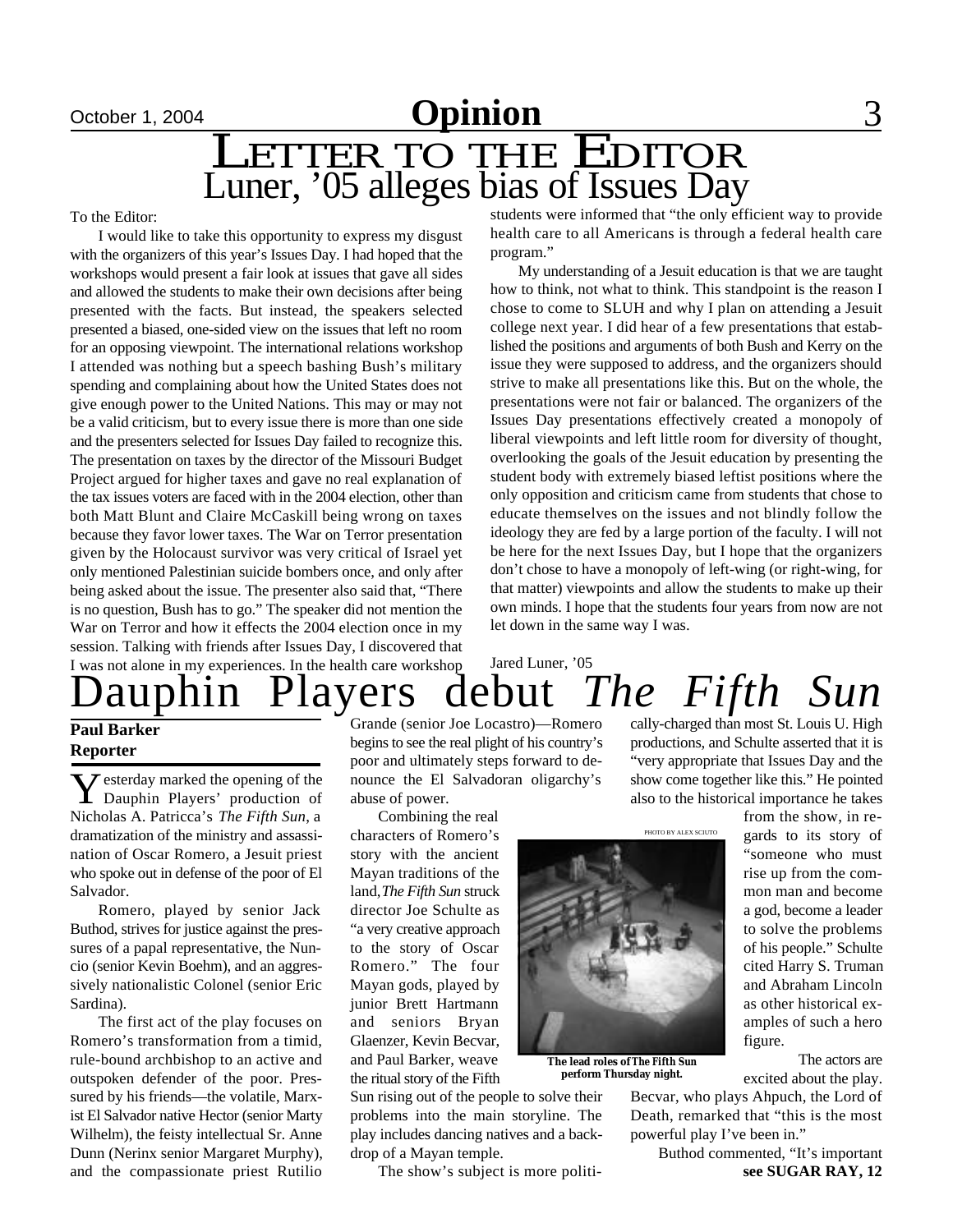## $\overline{4}$ FLEETWOOD MAC

Senior Jason Kertz, however, had little good to say about the homeroom debates. "You already have your views set," Kertz said of the debates. "What other people say is not really going to affect you. I actually got mad because people would interrupt you."

"It wasn't helpful as much as it was interesting," said senior David Gregg. "It was interesting to see where everyone was coming from. ... It's different when people you know talk about stuff instead of politicians."

After exploring their own and their classmates' political ideas, the students then cast their votes on reproductions of official Missouri General Election ballots. Students could vote for Bush, John F. Kerry, Michael Badnarik, or Michael A. Peroutka.

Upon the casting of the ballots, results were tabulated.

Students then entered the gymnasium

(from 1) to listen to speeches from representatives of the Republican and Democratic parties. After John Hancock spoke on behalf of the Republicans and Jeff Smith for the Democrats, students asked the representatives hand-picked questions.

> Said Harrison of the speeches, "Mr. Hancock could sell ice to Eskimos. He's been doing this for a long time, and he's very articulate and very passionate. ... (Mr. Smith) was not on his best game, and I was a little disappointed."

> Following the speeches, Craig Hannick displayed the popular and electoral votes on a screen in the gym. In past years, Harrison had assigned homerooms electoral vote values ranging from five to 20, but this year, the range was from 11- 15. This helped even out the results of the race, which were still rather incongruous.

> Bush took eight of ten freshman homerooms and repeated his strong showing in eight sophomore and seven junior homerooms. Before the senior homeroom

votes were shown, Bush was leading the electoral race 317-91 and had already secured enough votes to win the election. Seniors, however, voted overwhelmingly for Kerry, who picked up over half his electoral votes (92) in the senior class. The final electoral vote total was 343 (Bush) - 183 (Kerry) - 12 (other candidates). The popular vote total was 524 (Bush) - 386 (Kerry) - 80 (other).

Harrison had a strong idea going into the voting that Bush would win. "Younger people tend to reflect the views of their parents," Harrison said. "Being an incumbent also helps."

History teacher Steve Aylward was also not surprised with the results. "Freshman and sophomore year, (students) are going to vote Republican, but by the time they're seniors, they've broken out of the parents' thinking mode. ... Four years ago, we saw the same pattern. By junior and senior year, (students) start thinking for themselves."

| <b>Mock Election Results</b>                                                    |                                |                                  |                          | <b>Past Mock Election Results</b>       |                                      |
|---------------------------------------------------------------------------------|--------------------------------|----------------------------------|--------------------------|-----------------------------------------|--------------------------------------|
| Entire School                                                                   |                                |                                  | 2000<br>(Electoral Vote) | 1996<br>(Popular Vote)                  |                                      |
| Popular Vote                                                                    |                                | Electoral Vote                   |                          | Bush - 252                              | Dole - 48%                           |
| 524<br>Bush<br>386                                                              |                                | Bush                             | 343<br>183               | Gore - 127<br>Nader - 96                | Clinton - 35%<br>Perot - 7%          |
| Kerry<br>80<br>Other                                                            |                                | Kerry<br>Other                   | 12                       | 1992<br>(Popular Vote)<br>Clinton - 42% | 1988<br>(Popular Vote)<br>Bush - 61% |
|                                                                                 |                                |                                  |                          | Bush, Sr. - 40%<br>Perot - 11%          | Dukakis - 39%                        |
| Popular Votes for Each Class                                                    |                                |                                  |                          | 1984                                    | 1980<br>(Popular Vote)               |
|                                                                                 |                                |                                  |                          | (Popular Vote)<br>Reagan - 79%          | Reagan - 55%<br>Carter - 24%         |
|                                                                                 |                                |                                  |                          |                                         | Mondale - 18% Anderson - 21%         |
| <b>President</b><br><b>Juners</b><br>Screincom crees                            | Services                       | Foculty                          |                          |                                         |                                      |
| <b>Dush</b><br>173 Bush<br>150<br><b>Bush</b><br>109 Kerry<br>98 Kerry<br>Kerry | 123<br><b>Bush</b><br>84 Kerry | <b>Dush</b><br>78<br>95<br>Kerny | 14<br>44                 | 1976<br>(Popular Vote)                  |                                      |
| Other<br>12 Other<br>Other<br>21.                                               | 22 Other                       | 25<br>Other                      | л                        |                                         | Ford-524                             |
| Key for Graphs                                                                  |                                |                                  | Carter - 212             |                                         |                                      |
| George Bush John Kerry<br>0ther                                                 |                                |                                  |                          | McCarthy - 174                          |                                      |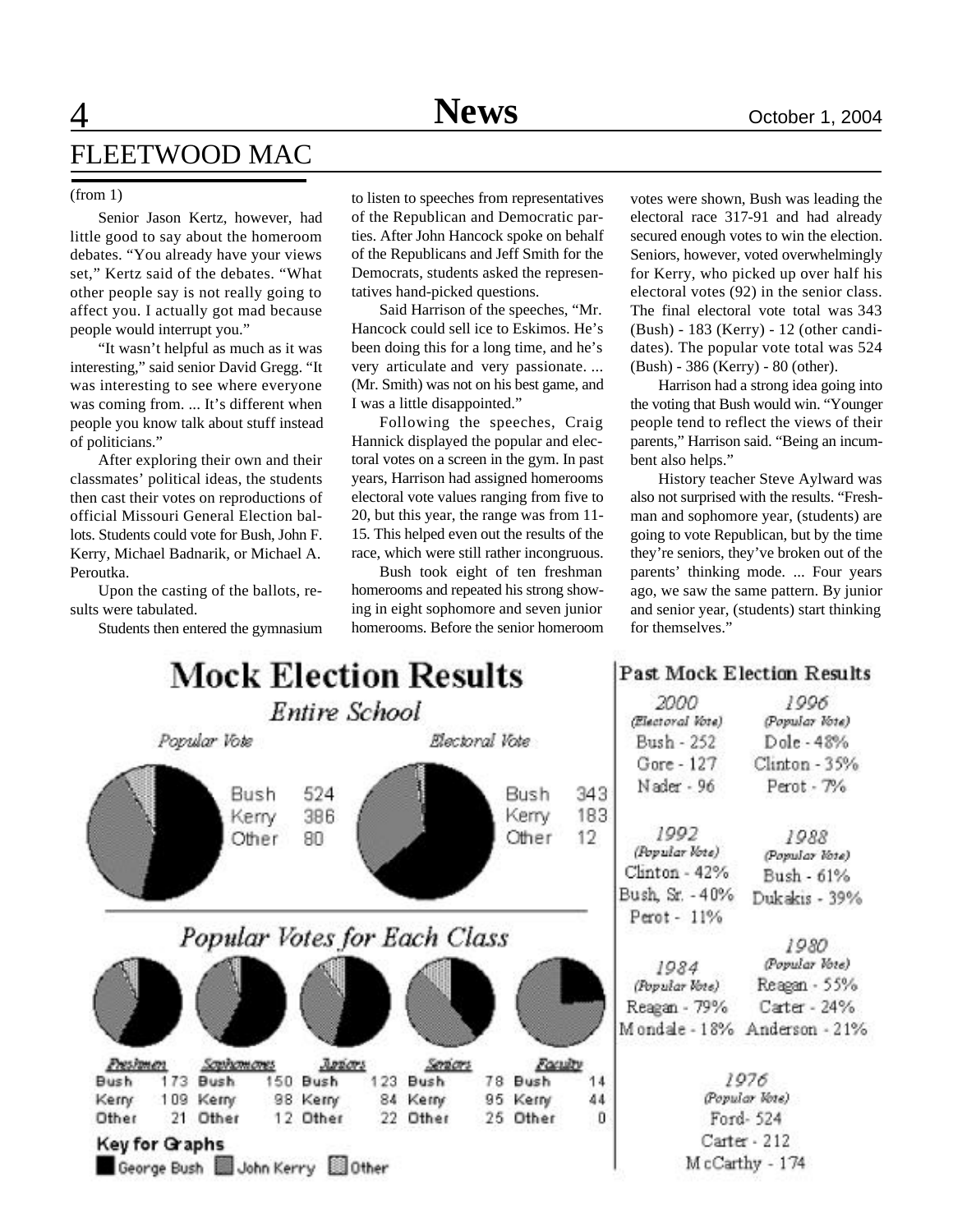## October 1, 2004 **Sports** 5 Pigskinbills blank Beaumont, 44-0 *Defense hasn't allowed a point since Althoff game*

## **Bryan Glaenzer, Tim Huether Reporter, Sports Editor**

 $\prod_{\mathbf{L}}$ ast Friday night's football game was a tale of Beaumont mistakes and St. Louis U. High capitalizations. The defense helped out the offense, tiring out Beaumont's team, which was small in numbers, and giving the offense the ball in favorable positions.

The beating began with 7:22 left in the first quarter. In SLUH's second series, junior Chris Hoffmann trucked through a hole the line made, cut up the field and sprinted the rest of the field for a 92-yard touchdown.

After kicking back the ball, the defense came out hard; senior lineman David Franklin recorded a crucial sack which forced Beaumont to punt. On the next play, junior defensive back Paul Chaney came off the snap hard, breaking the kicker's concentration, and causing him to drop the ball. Chaney then tackled the kicker, and SLUH gained possession.

SLUH ended its next series with a field goal by kicker and quarterback Matt Behr.

The defense came up big on Beaumont's next possession when



**The SLUH defense tackles a Beaumont player. The defense forced eight turnovers, tallied six sacks, and has not allowed a point in two games.**

Franklin again sacked the quarterback, causing a fumble which fellow senior lineman David Caldwell then pounced on.

On the ensuing possession, Behr marched down the last few yards with his troops and scored a touchdown on a 1 yard run.

In Beaumont's next series, Beaumont utilized its speed and began to pick away at the SLUH defense. However, junior lineman Mark Sharp soon sacked the Beaumont quarterback, stripping the ball, which junior defensive back Jim Sansone recovered.

SLUH's next possession was odd, to say the least. Behr, under pressure, decided to run, and a Beaumont player hit him hard, knocking him out of the next two series. During SLUH's attempt to punt away the ball, however, Beaumont drilled the Jr. Bills' punter. SLUH got the ball back as a result of the infraction, but Chaney, who had stepped in for Behr as quarterback, could not eke out a touchdown.

**see NOTHING, 7** On a later Beaumont possession, sophomore defensive back Willie Shipp intercepted a pass by Beaumont quarter

## Soccerbills shut out Parkway South, Duchesne

## **Andrew Schroeder Reporter**

U ndefeated this past week, the Soccerbills shut out both Parkway South in a matinee performance last Friday and Duchesne on Tuesday night while improving their overall record to 7-4-1. They did so without head coach Charlie Martel, who was not feeling well on Friday and had to sit out Tuesday night because of the red card he received two weeks ago against Francis Howell North.

The Friday afternoon battle between the Jr. Bills and the Parkway South Patriots, who were 8-3 coming into the game, proved to be a good matchup. The first half favored SLUH, as they hammered the Patriot goalie with shot after shot. Junior midfielder Zach Weiss put the pressure on by firing several shots in the period, one of which ricocheted off the right post, inches from breaking the scoreless tie.

Parkway South also had a couple of good chances to get on top in the first half, but senior goalkeeper Wyatt Woods deflected each attempt and recorded another shutout.

The BendItLikeBeckhambills turned up the heat early in the second half. They spoiled a few good scoring opportunities before senior forward Luke Schlafly buried a loose ball in the right side of the goal with 25 minutes left in the second half.

The Jr. Bills kept the ball in the Patriot end for the rest of the game but could not squeeze in any insurance goals. As it turned out, they did not need any as Schlafly's goal held up, and the Jr. Bills went on to win the game 1-0.

On Tuesday night, Duchesne, the *Post-Dispatch* No. 3 small school, made the trek from across the Missouri river to tangle with the Soccerbills. The first ten minutes of the game featured an up-anddown midfield battle as Duchesne played the Jr. Bills tough. But for the remainder

of the half, the ManchesterUnitedbills maintained possession and kept it around the Duchesne goal, barring a few streaks downfield by Duchesne forwards. However, neither team could score and the game entered the second half tied up at zero, a continuing trend with the 2004 Soccerbills.

The second half saw much of the same Jr. Bill domination but with a few more Duchesne scoring chances. Woods stopped every shot, however, and clinched his second shutout of the week.

Finally, with 20 minutes left in the half, senior midfielder and team captain Tim Weir broke the tie with some fancy footwork. He settled the ball in the box, pulled it back, poked it around the diving goalie, and booted it into the back of the net to put the Jr. Bills up 1-0.

Then with ten minutes left, a strange play resulted in SLUH's second goal of the night. Junior defender Malcolm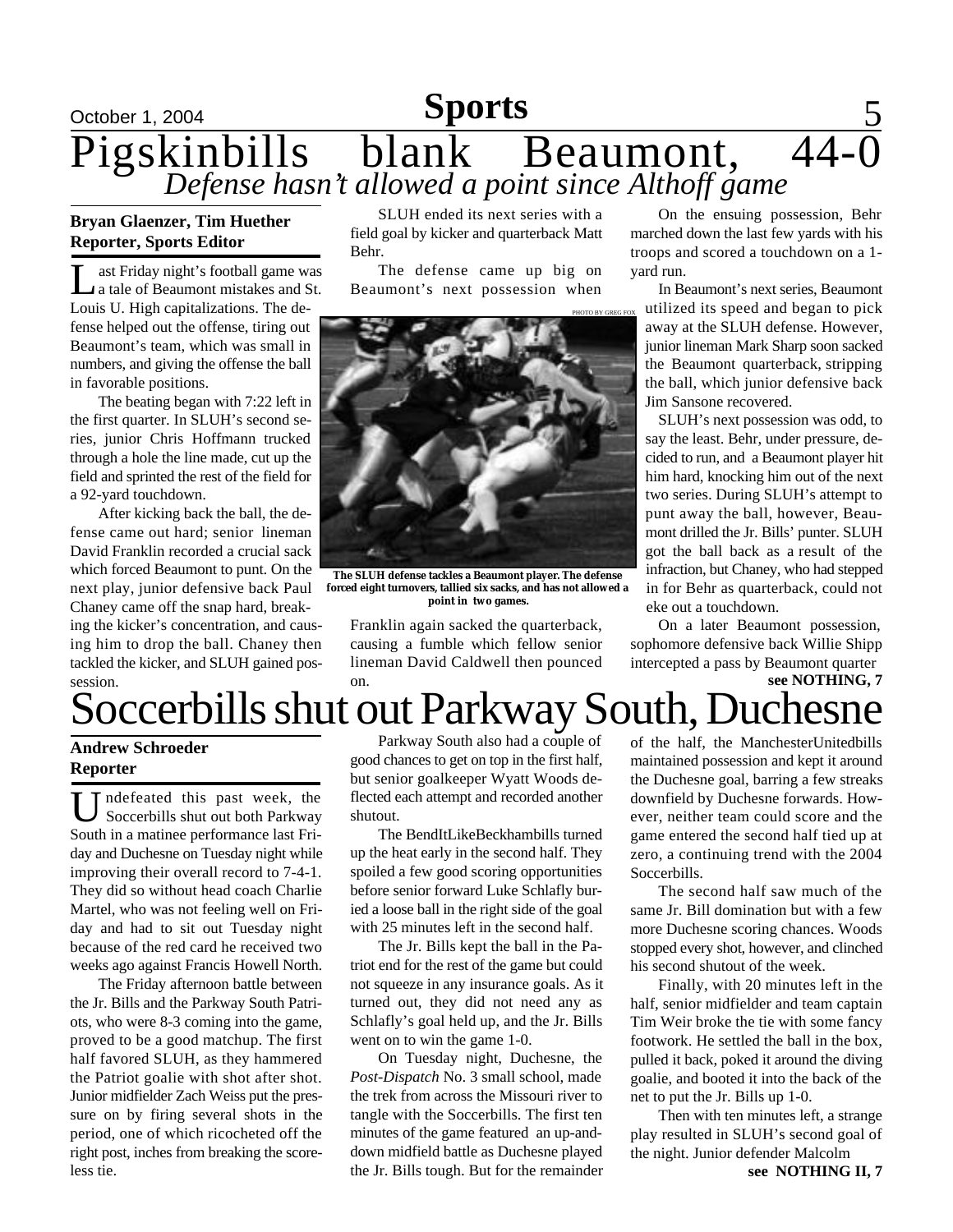## $\mathbf 6$ **Sports October 1, 2004** Chinstrapbills dominate Kirkwood, 12-6

## **Greg Mantych Reporter**

In their never-ending quest for aquatic<br>domination, the St. Louis U. High n their never-ending quest for aquatic water polo team faced off against Kirkwood this past Friday,

soundly defeating the Pioneers 12-6.

At the start of the game, Kirkwood quickly tested the Jr. Bills' skills by scoring the first goal, putting SLUH in a 1-0 hole. However, senior Tim Heafner retaliated seconds later with a powerful shot that zipped past Kirkwood's goalie.

As the first quarter rolled on, SLUH and Kirkwood exchanged goals, but the Polobills managed to obtain the upper hand, ending the period up 4-3.

"We came out pretty flat," remarked head coach Paul Baudendistel, "and offensively we're not playing well."

However, SLUH's play received a thrust that would carry them into the fourth quarter. Seniors Heafner, Kevin O'Neill, and Eric Appelbaum rifled off seven unanswered goals to propel SLUH to a 10-3 lead over Kirkwood. This offensive eruption proved insurmountable, as it cre-



**Senior Tim Heafner pounds in one of his eight goals against Kirkwood. Behind Heafner's efforts, SLUH won 12-6.**

ated a deficit which Kirkwood would not be able to overcome.

Much of this lead could be attributed to the prolific goal scoring of Heafner. Scoring eight of SLUH's first ten goals, his presence was essential in conquering the Pioneers.

"I hadn't played in awhile," commented Heafner, "so I did what needed to be done."

> Commanding the fourth quarter with an intimidating lead, the Jr. Bills continued to fight the Pioneers, but Kirkwood managed to slip three shots into the goal. Yet Kirkwood's attempts proved to be futile as the game ended with SLUH ahead 12- 6.

The team's play, however, was certainly not without its faults.

"Defensively, we shouldn't have given up six goals to that team," said Baudendistel. "That could have been the worst game we played all year."

In spite of the errors made during the game, the fact that SLUH still managed to win by six goals is

proof of their talent.

For more examples of this intensity, come down to the beautiful Forest Park Community College this evening to see our Jr. Bills battle Parkway West at 5 p.m.

## Hancock Invitational eludes XC again

## **Henry Samson Reporter**

U aught in the second week of big<br>
C competition in a row, the Jr. Billiken competition in a row, the Jr. Billiken cross country team found out the hard way that "little things really do add up," as head coach Jim Linhares likes to say. The curse of Hancock still remains on the Billikens as they will have to wait yet another year to win the Hancock Invitational.

Hancock was a truly spectacular venue. Thousands of runners galloped over the hills in historic Jefferson Barracks. Top teams from around the state and fast homegrown individuals made the field incredibly difficult; in the 4A boys varsity division, almost 20 runners broke 17 minutes.

Although SLUH posted some solid numbers in response to the difficult field, they came away in 4th place with 114

points, disappointed and a little shocked, behind first place West Plains (45), St. Joseph's Central (110), and Emporia (112).

The team adopted a pack strategy for the Hancock Invitational because of the size of the field; the point was to keep runners close to each other until the finish. Frontrunners Alex Muntges and Ben Murphy-Baum were supposed to cover the leaders, while the remaining five stayed within striking distance.

"Unfortunately," said senior Joe Carlson, "we made a few strategic errors last Saturday. We got out way too slow."

Even so, the pack was in decent position when entering the pack side of the course until they hit a surprise hill right after the two-mile mark. "The trail got really thin and the hill got really steep. It broke us up," said senior Charlie Samson.

Two more problems haunted the Bills. The top runner, Muntges, was running in 6th place, on pace to be one of the highest

finishers for SLUH in meet history. However, his leg problems flared up unexpectedly with about 600 meters remaining, forcing him to pull out to avoid further injury.

Also, at about the same point on the course, Mike Jonagan and Drew Kaiser kicked each other, causing Kaiser to fall, get partially trampled, and lose some places.

"I guess our strides just sort of collided," stated an apologetic Jonagan. "If you're reading this, I'm sorry, Drew."

Specific races and efforts did shine for the Bills, however. Murphy-Baum continued his hot streak of races by blazing in with a 16:36, 7th place overall, tying him with the legendary Sean Locke for the highest finishing position ever for a SLUH runner in the race.

Even though the pack broke up a bit, they managed to pull the race together, at **see XPECTATIONS, 10**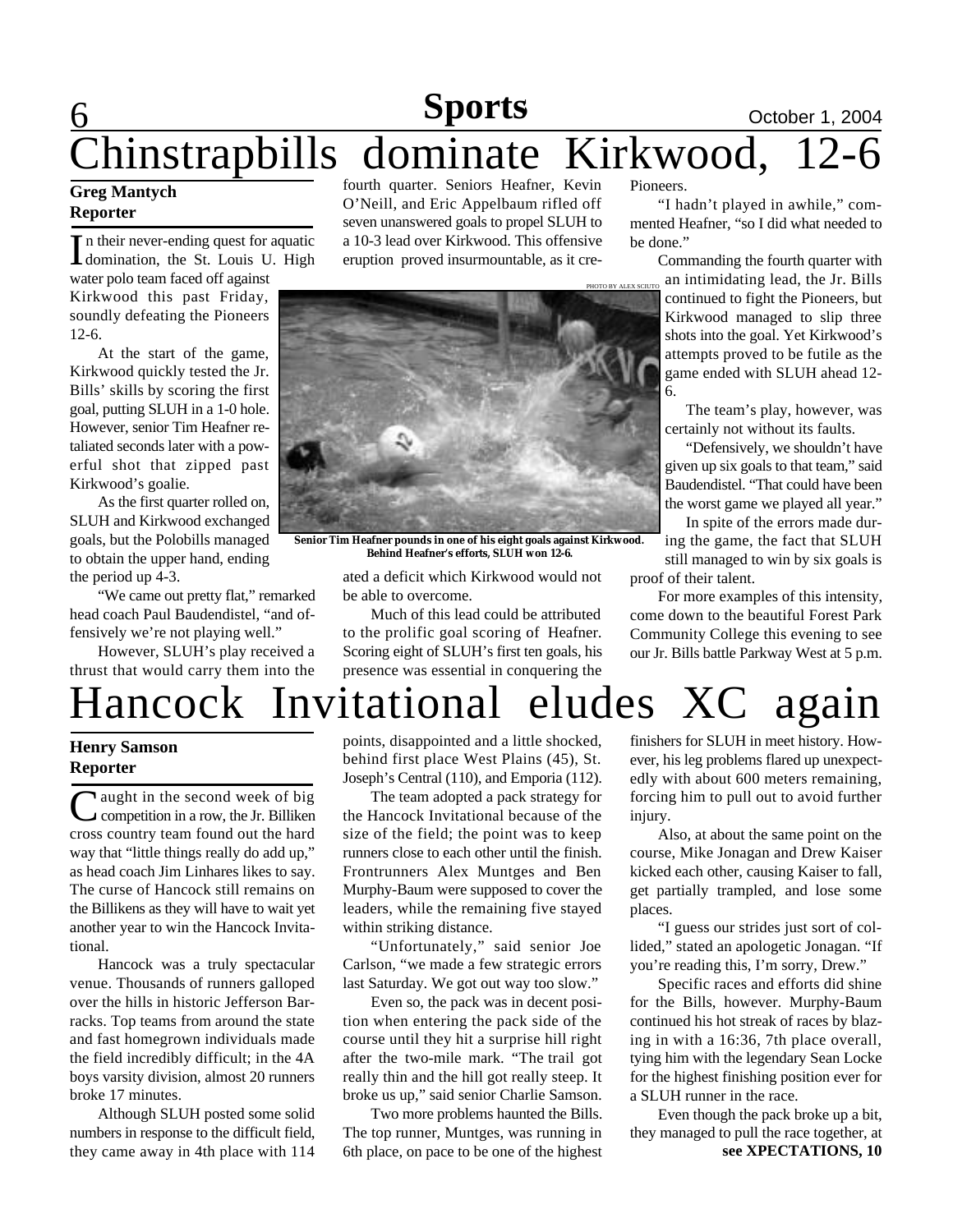## October 1, 2004 **Sports** 7 **Sports**

## Week in review: Underclassman Sports Wrap

## **JV Soccer**

**Season:** 5-3-2 **Last week:** 1-1-0 Lost to Westminster 4-0 on Tuesday Defeated Roosevelt 8-1 on Wednesday **Next Game:** Tonight vs. CBC at Forest Park at 4 p.m.

## **C-team Soccer**

**Season:** 7-0 **Last week:** 2-0 Defeated Granite City last Friday, 1-0 Defeated CBC last night, 2-0 4th shutout of season Goal: David Ziegler Shutout: Nick Marey **Next game:** vs. MICDS JV team today

## **B-Soccer**

## **Season:** 10-0

**Last week:** 2-0

Defeated Parkway South 5-1 on Friday Goals: Zanaboni, Rivers, Weis, Haffner Defeated Duchesne 3-1 on Tuesday Goals: Emnett, Haffner, Twellman **Next Game:** Tonight at Marquette at 5 p.m.

## **B-Football**

**Season:** 3-3

**Last week:** 1-1 Lost to Beaumont 14-8 Defeated St. Mary's last night, 28-6 **Next game:** Thursday at DeSmet at 4:30 p.m.

**JV Water Polo**

**Season:** 5-0 **Last week:** 1-0 Defeated Kirkwood 14-8 on Friday Goals: Mehan, Read, Martin, and Dale Goalkeeper: Appelbaum Next game: Tonight vs. Parkway West at

4 p.m.

## **C-team Football**

**Season:** 2-3 **Last week:** 1-0

Defeated Holt/Wentzville last Friday, 42-0 Mike Liebach: 4 TD passes

Jim Barton: 4 yard fumble recovery for TD **Next game:** Oct. 7 vs. DeSmet at 6:00 in the Stadium

—Compiled by Scott Mueller and Tim Huether

### **Note: For other JV XC results, check the XC article in this issue of the** *Prep News.* NOTHING NOTHING II

### $(from 5)$

back Leon Brinkley. Shipp returned the interception 34 yards, which put the SLUH offense in great position to score. Behr capitalized as SLUH's possession resulted in another 1-yard run by Behr, bringing the score to 23-0.

After halftime, the rout stalled. But the SLUH defense was there to inspire the team again. Senior Matt Herzberg recovered a fumble, and again Behr snuck the ball into the end zone when the offense got its chance.

After these points, the game really became lopsided. Dave Franklin notched his third sack and second forced fumble of the night, and once again, Herzberg was there to pounce on the ball for his second fumble recovery. Later, seniors Bobby Schuster and David Caldwell recorded sacks, and senior David Klug recovered yet another fumble.

Hoffmann scored his second touchdown of the night on a 7-yard run with 8:02 left, bringing the score to 37-0. When Beaumont had possession of the ball again, it was swiftly taken away by senior linebacker Dave Koehneman, who nearly ran it back for a touchdown. When the offense came back on, SLUH's quarterback Gabe Gassner scored the final touchdown of the night on SLUH's fourth 1-yard touchdown run, all by quarterbacks. This set the final score at 44-0.

Head coach Gary Kornfeld was "happy to see all the guys got in the game."

Although the offense put up 44 points, SLUH's defense was the story of the game. The defense ended the game with eight turnovers (seven fumble recoveries, one interception.) The defense also chased Beaumont's quarterback relentlessly, accomplishing six sacks.

As joyous as the game was for SLUH, the game was equaly frustrating to the players of Beaumont, for their efforts were stopped at every turn. Additionally, late during the 4th quarter, one of the officials allegedly addressed Beaumont players with a racial slur. The Beaumont team took a timeout and discussed what they were going to do, and decided to play out the game.

According to Athletic Director Dick Wehner, the referee was in no way associated with SLUH, and it was his first game officiating a football game involving SLUH. Wehner said the referee who supposedly made the slur is a well respected-referee, and there will be an investigation of the referee's actions by the Missouri State High School Athletic Association (MSHSAA.)

Beaumont's principal, Travis Brown, could not be reached Thursday night for comment.

### (from 5)

DeBaun carried the ball up the right side of the field, cut it to the middle, and ripped a shot. The ball hit the goalie, came back to DeBaun, bounced off him, and sailed right in front of the goal where junior forward Billy Ferris tapped it in for his fourth goal of the year

The Jr. Bills still had not finished though. Senior midfielder Connor Finnegan poked junior Tom Irvin's cross—which flew right in front of the goal just like DeBaun's earlier cross into the back of the net with four minutes left, scoring the third and final goal for the Soccerbills.

"Scoring is contagious," said assistant coach Charlie Clark, referring to the three goals scored in quick succession to catapult the Jr. Bills to their 3-0 win over Duchesne. "We just need to score earlier, which comes with experience," Clark added. Clark is happy to see that the team is improving with each game.

Come out and cheer on the Soccerbills this weekend on Friday night at Marquette at 7 p.m and Saturday in the stadium against MCC rival Vianney, also at 7 p.m.

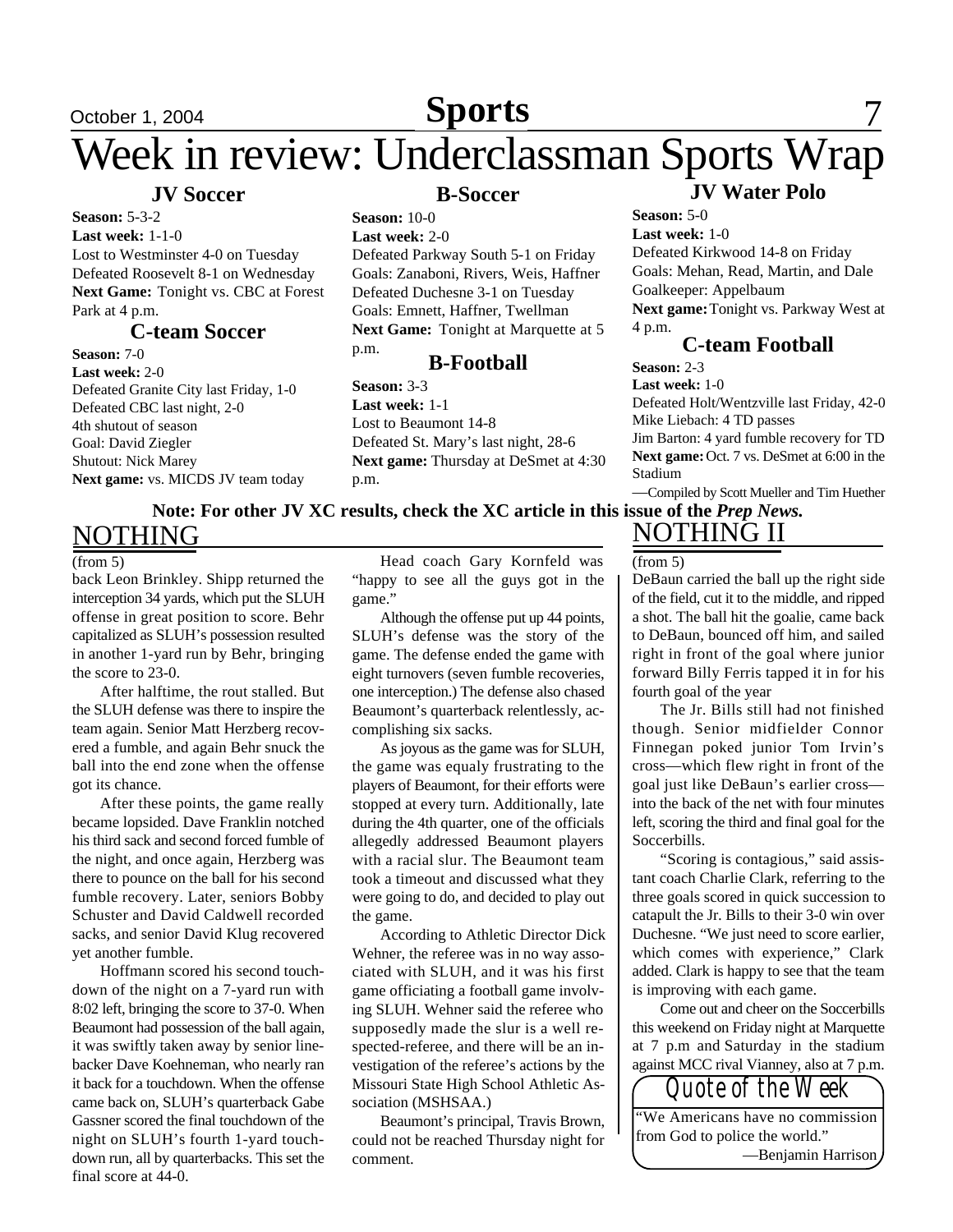## 8 BEACH BOYS

student organized ping-pong tournament.

According to Curdt, the famed pool tournament did not occur this year because he wanted to try to get as many students as possible to watch the soccer game, whereas a billiards tournament would have kept most freshmen inside the pool hall. For the same reason, the renowned rock-paper-scissors competition wasn't included among this year's activities, either. Aside from the omission of those two events, the only major difference from Fun Days of years past was the ability to have both a soccer game and the following varsity football game versus Beaumont on the same night, which Curdt said was due to the new Sportexe turf in SLUH's stadium.

Around 6:30, following the barbeque in Alumni Park, STUCO, the senior advisors, and the freshmen walked up Berthold Ave. to Compton-Drew field to smother themselves with blue paint in an unrivalled show of spirit and general disregard for normal human behavior. At 7:00, as the varsity Footballbills took the field, the Blue Train ran with reckless abandon into the stadium, striking fear into the opponents' hearts.

Unfortunately, not all freshmen could participate in the festivities. The C football, soccer, and water polo teams all had games during the bashball tourney and barbeque; in the case of the football team, they did not return to SLUH until after the varsity football game had begun.

"It was not good for the C teams, because we had three teams with games. Ideally, we would like it to be a day where everyone can be there," said Curdt.

However, the absence of a number of the freshmen did little to dampen the success of the day, which Curdt said could not have been possible without the help of STUCO and the senior advisors. "The work the senior advisors did was excellent. The way the entire STUCO helped organize the painting and the Running of the Bills. … It was really nice leadership."

Curdt seemed especially proud of the

(from 1) generosity and sacrifice of his senior advisors. "The senior advisors give up their whole Friday and Friday night," he said. "I had seniors volunteering to go work in the rec room. It's always fun to be out at bashball, but you miss the seniors who were doing the anonymous service."

> Among the advisors' responsibilities were playing bashball, moderating the pool hall, or cooking, a job which senior Erik Sardina did not enjoy: "I burned my hands so much," he recalled with dismay.

> For their part, STUCO was responsible for buying the paint, a purchase that, according to STUCO religious commissioner Marty Wilhelm, came out of STUCO's budget. As for the Running of the Bills itself, STUCO Sports Commissioner Dan Iovaldi says his job was to "get the freshmen all fired up. It brought a tear to my eye. It reminded me of my own Running of the Bills."

> Not only did the day benefit the freshman class, but it was a great asset to the varsity football team and its coaches. "From a coach's perspective, at the varsity level, it looked great," stated Curdt.

"It was a game where normally there may not be as many fans, because it wasn't a conference opponent. But it turned out great, because all the freshmen were there painted, and the fact that it was on (Charter Communications Information Network). It was just a great coincidence to have."

After a long day of competing in and watching sports, eating burned hot dogs, being painted blue, and charging with savage fury in the Running of the Bills, the class of 2008's Freshman Fun Day came to a close. Concluded Curdt, "It is what it is. It was a fun day for freshmen. I thought it went well."

## **For Sale**

3 tickets to the James Taylor & Dixie Chicks on Oct. 6th at the Fox Theatre. See James Lang, '05, in homeroom J123

## ACES car wash nets

### **Tim Jansen Reporter**

 $\prod_{\alpha \in \mathcal{A}}$ ast Saturday, Sept. 26, the Association for Cultural Enrichment at SLUH (ACES) held its fifth annual car wash. Volunteers began arriving at 10 a.m., and eventually,40 of the 85 members of ACES helped out this year, a great improvement over the 15 that showed up last year.

Using an assembly line method in which participants collected money, wet down the cars, cleaned the tires, and washed the cars with soap and water, the volunteers worked from 11 a.m. to 4 p.m. Each car took about 10 minutes to clean. After washing each car, the volunteers rinsed and dried the cars before applying a coat of Armor All to the tires.

ACES raised about \$300 after buying the Armor All, the rags, the soap, and

lunch for the volunteers, \$200 less than the \$500 raised last year.

Although they raised only about \$300 with 50 cars washed, moderator Spencer McCall said, "It does give the guys a chance to get used to each other, to work with each other to get the task done."

The money goes to fund miscellaneous ACES events throughout the year, including the ACES mixer, the annual ACES Mass, a conference in Dallas, and other diversity conferences. ACES also sponsors an annual toy drive and helps a family with their food, money, utilities bill, and rent. They also find a Big Brother night during which they play basketball, play pool, and eat pizza.

Overall, ACES president Chris Cahill concludes, "The car wash was very, very, very, very successful."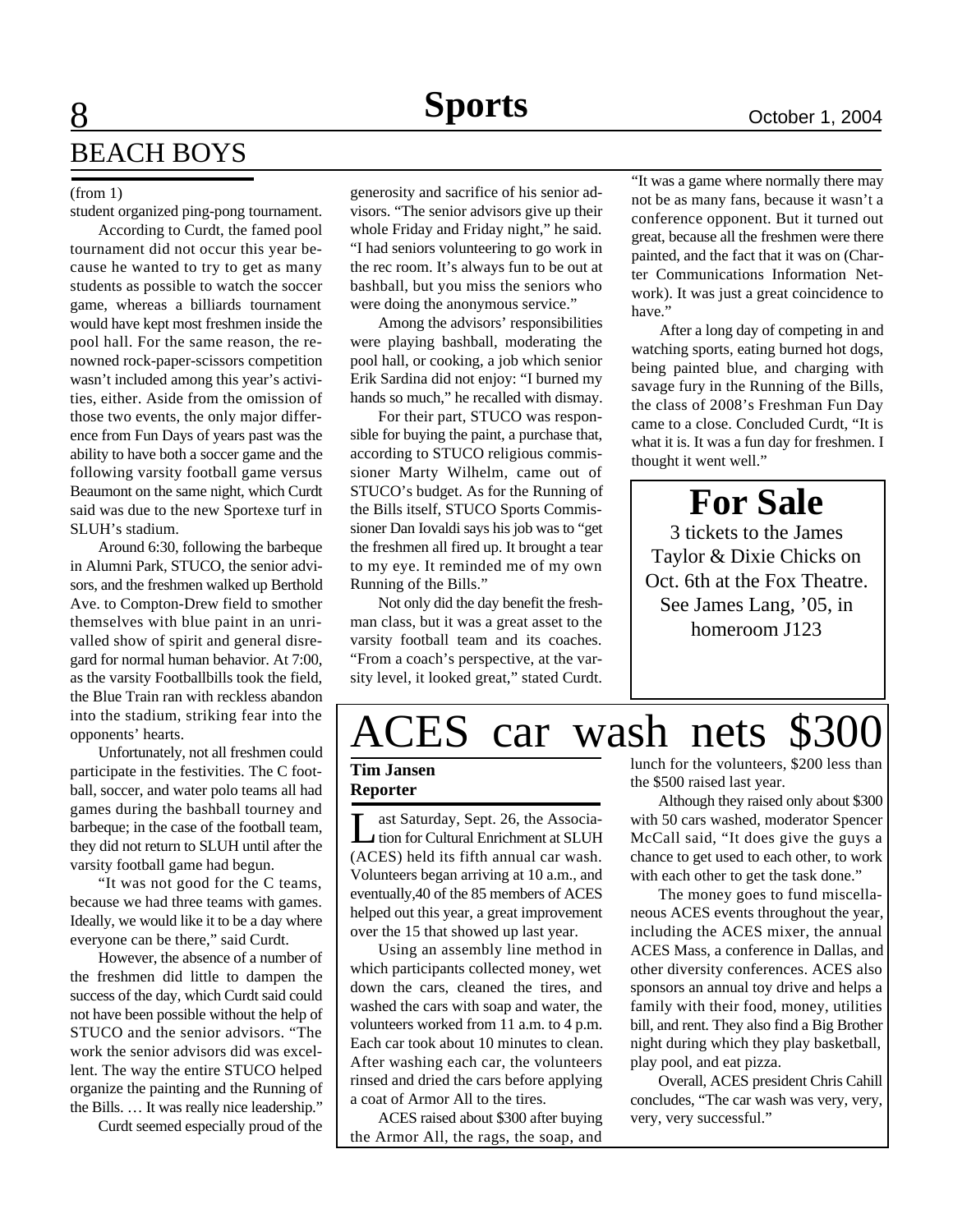## **C**Ctober 1, 2004 **Feature** 9 **Alex Sciuto** Alum's book narrates affirmative action suit

### **Assistant Editor**

This past Wednesday, at Left Bank Books, a hand rose from the audience of forty people who had just listened to Greg Stohr, '85, read from the prologue of his first book. A man asked, "Do you think that in the near future affirmative action will be struck down?"

Stohr, who has spent the past three years researching and writing his newly published book *A Black and White Case: How Affirmative Action Survived its Greatest Legal Challenge*, answered that affirmative action is here for the next few decades.

Even though the court may be divided on how to apply affirmative action, seven of nine justices support the principle of affirmative action.

Near the end of 2000, Stohr decided to write an account of two cases brought against the University of Michigan's law school and undergraduate college. These two cases were the first in a generation in which the Supreme Court had ruled on the constitutionality of race-based admissions.

Jennifer Gratz, an undergraduate not admitted to Michigan's undergraduate college, and Barbara Grutter, a graduate student not admitted to Michigan's law school, both made legal history when they filed separate suits against the University of Michigan claiming that the university violated their 14th amendment rights. The Center for Individual Rights, a Washington, D.C. public interest law firm, supplied the lawyers and provided the two women with the resources needed to make their challenge in the courts.

On December 13, 2000, a federal judge decided that the undergraduate college's

point-based admissions process was constitutional, and four months later, a different judge ruled that the law school's more vague admissions process was unconstitutional. Lawyers on both cases appealed the decisions to the Supreme Court.

After a quarter century of silence on race-based admissions, the Supreme Court on June 23, 2003, in a 5-4 decision that ruled Michigan's undergraduate point-based admissions process as unconstitutional, but kept the more vague affirmative actions of the law school. Even though Michigan won only one of the cases, the two decisions ruled that affirmative action is not only constitutional, but conducive to a better classroom.

As a result of the decisions, very large universities using point-based systems were required to alter their admissions process. The largest change resulting from the decisions was that race-exclusive scholarships, scholarships open to only a certain minority, were deemed unconstitutional. As of now, almost all

colleges and universities have complied with the decisions.

Stohr said that the cases "had really compelling people on both sides" and that he "tried to focus the book on people." Stohr said, "I wanted to tell the story through their eyes."

One of the most compelling characters of this legal epic was Lee Bollinger, the lead lawyer who defended Michigan in both the cases. Bollinger enlisted the help of hundreds of businessmen, military leaders, and academics who filed briefs with the Supreme Court supporting affirmative action. These briefs played a large role in the court's decision to maintain affirmative action. "It might have been a very different case without the briefs,"

Stohr said of the affirmative action case.

After graduating SLUH in 1985, Stohr attended four colleges, including Queen Mary's college in London and Notre Dame University, before graduating in '89 from St. Louis University.

After college, Stohr worked for three and a half years for California congressman Tom Campbell. "I was (Campbell's) press secretary. It was my job to promote him and get newspapers to say nice things about him. It wasn't that hard to do because I thought he was a really good guy and member of Congress."

Stohr cannot remember a time when he did not love writing, but Campbell gave Stohr his love of law.

While at Harvard, Stohr clerked for U.S. district judge Frank Kaufman in Baltimore. "I did the first draft of a lot of his opinions. If motions would come, I would make a recommendation regarding what he should decide. ... I really got to be, well, assistant judge would be glorifying it too much. I got to completely see how a judge goes about mak-

**Stohr, '85, and English teacher Jim Raterman pose for a candid photo Wednesday night.**

ing his decisions," Stohr said.

PHOTO BY ALEX SCIUTO

After Harvard, Stohr wanted to combine law with writing. "I like writing, and I like trying to make sense of legal issues so that non-lawyers can understand them. ... To take a case that may have a lot of legal language and make it make sense for people who are not lawyers is great."

"I was always interested in journalism. I was editor of the *PN*, so journalism was in my blood," Stohr said. "When I graduated (from Harvard Law School), I had done a lot of freelance journalism but never full time, and I decided at that point I'd give journalism a try full time, and I started working for Bloomberg News covering legal stuff."

**see STOHR, 10** Stohr eventually ended up covering the Supreme Court for Bloomberg. Covering the Supreme Court gave Stohr the chance to meet all of the Supreme Court justices. "All of the chief justices

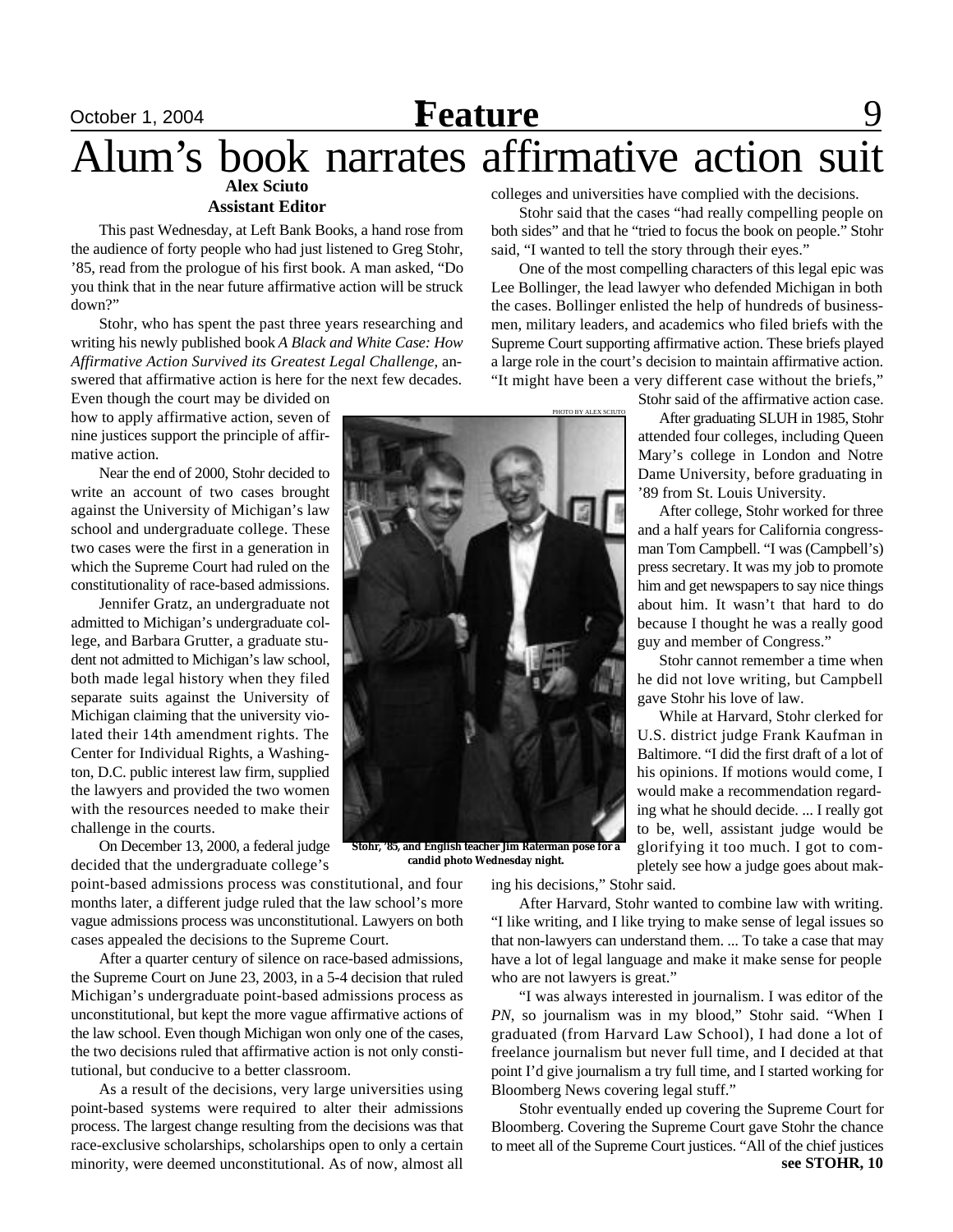# STOHR

(from 9)

know me, and I've talked to all of them. (Justice Clarence) Thomas never really said 'hi' to me, though. He is quiet around me," Stohr said.

Although the differences between writing a book and writing news articles may seem great, the similarities between the two surprised Stohr. "Both (articles and books) are telling a story. They're both trying to engage the reader and make the reader interested in what you're saying ... and inform the reader, perhaps, along the way."

The most memorable case Stohr personally experienced and reported on was the *Bush v. Gore* case in 2000. The excitement and importance of the case especially struck him. "There's no other occasion where I've felt like I was in the middle of such drama, as when I covered that case. Cross my fingers, it's probably a once in a life-time experience. ... I sure hope we don't have to go through that again after this election."

Writing a book specifically about a contemporary court case presented difficulties. Stohr had to interview lawyers involved in active cases. "Lawyers, for good reason, are a little hesitant to say too much while a case is going on. They're bound by attorneyclient privilege and so it was a struggle at times to get what I needed out of the people," Stohr said.

Stohr still fondly remembers the *Prep News* and the English department. "The English department's enthusiasm for literature and good writing is really infectious," Stohr said. Stohr's best memories at SLUH come from working on and editing the *Prep News*. "I had never had Mr. (Jim) Raterman for English, but he was the *Prep News* moderator, and I love him. ... He just got so excited about literature and the *Prep News*. A teacher like that just gets you excited about English." Rich Moran's English class stands also stands out as a great experience at SLUH for Stohr: "That was a wonderful class," he said.

Even though 19 years have passed since Stohr edited the *Prep News*, he still remembers the amount of work required to print the newspaper. "We had to run off *Prep News* on this printer with a wheel on it, and it seemed that it broke down almost every Thursday night, and you would have to hand crank the thing, and it would take forever and we would all have to take turns (cranking) it ... The production end of the *Prep News* was always chaotic."

Regarding his experiences in high school, Stohr said, "SLUH was the best oppurtunity to figure out who I was. There were a lot of great people there, both classmates and teachers, that were there to help you figure that out. SLUH probably has (had) more enduring effect on me as a person than in a professional sense."

## *PN* **Nightbeats Weir scores two; Soccer defeats MICDS, 4-0**

The Soccerbills made it three in a row last night by shutting out MICDS, 4-0. The game also marked the return of head coach Charlie Martel, who coached his first game since Sept. 16.

Goals by junior Malcolm DeBaun, and senior Matt Wilson, and two by senior Tim Weir, led the Soccerbills past MICDS 4-0.DeBaun scored in the first two minutes of the game and that set the tone. Weir's two goals came on penalty kicks

Joe Guntli started in goal and recorded the Jr. Bills' third shutout in a row. —Reported by Andrew Schroeder

**Footbills travel to Cape Girardeau Central, win 21-13**

## XPECTATIONS

### (from 6)

least until the tripping incident, bunching three respectable times close together. Mike Jonagan finished in 17:10, followed closely by former JV man Matt Dirnbeck at 17:12, and then Carlson at 17:16. They scored 24th, 26th, and 28th respectively, with respectable races in such a tough field.

Special recognition goes out to Drew Kaiser, who, after being trampled, did not buckle, finishing in 17:35 for 34th place overall as SLUH's fifth man. Charlie Samson rounded out the team's day with a 17:48, for 42nd place.

"To tell you the truth," stated Linhares. "I'm actually kind of happy we took fourth by so little. It is going to help our focus."

JV, on the other hand, danced to a completely different tune. The freshmen joined the upperclassmen and ran their first 5K in a field that included over 400 runners. The JV squad once again showed the area who's boss on the junior varsity level. Outdistancing DeSmet (55) and

West Plains (70 of 80), SLUH scored 34 points and took home the title behind the stellar performances and senior Dan Meier, who was the individual champion, and sophomore phenom Pete Heagney, who dipped below the 18-minute mark for the first time this season. In awe of the JV race, varsity runner Murphy-Baum said, "We've got one of the strongest JV teams in ... like ... everywhere."

This statement will be tested tomorrow at the 5th annual Jesuit Invitational as the varsity team takes the weekend off in hopes of resting their legs for the MCC meet next weekend. Assistant coach Tom Flanagan has high hopes for the day, thinking that "we could give (the other teams) a battle. I'd like to think five guys could medal for us, and that would give us a decent score."

SLUH welcomes the 21 runners from brother school Regis in Denver, Colorado, who have stopped by for the festivities. Races begin at 2:15 p.m. at DeSmet High school. See you there!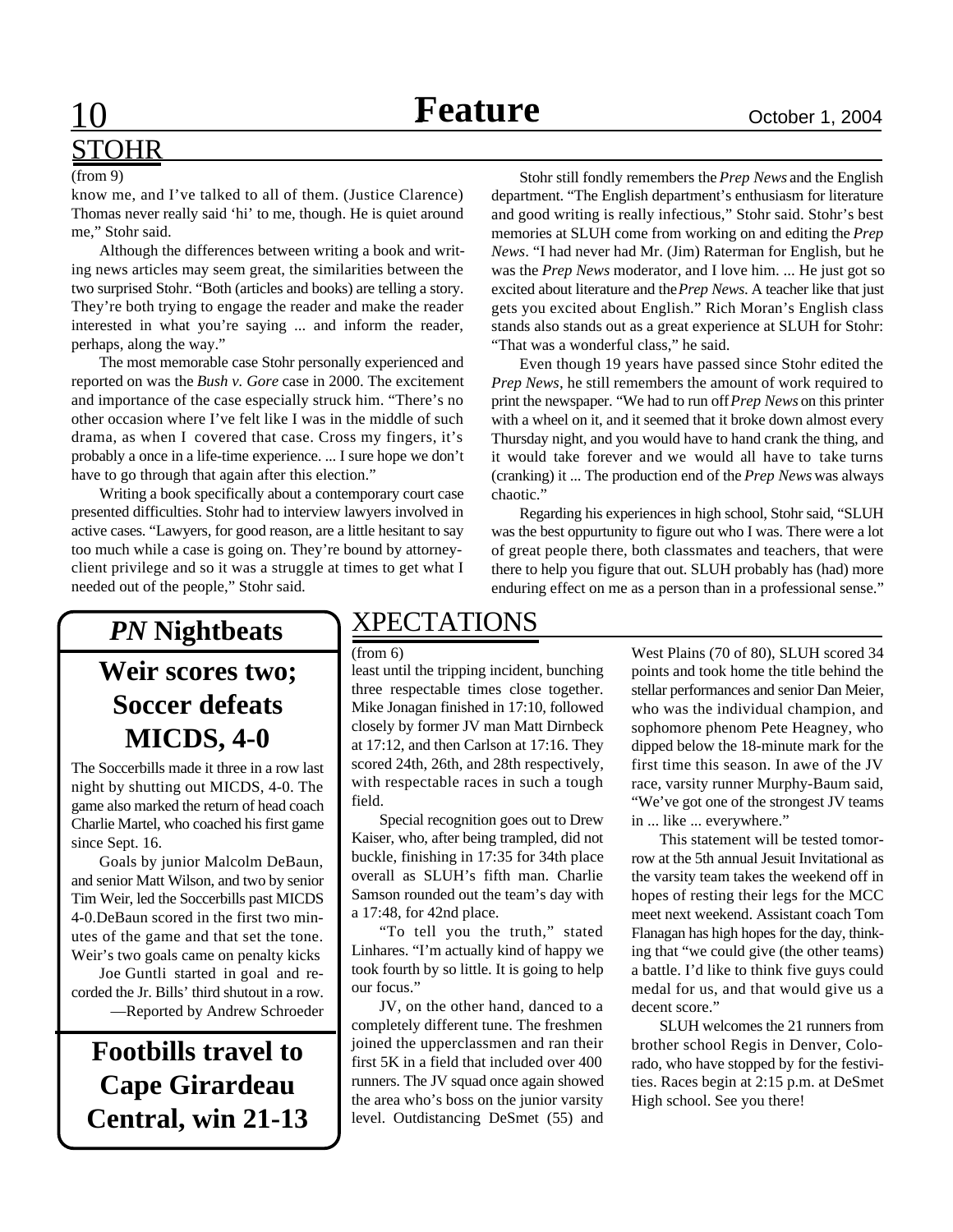## **October 1, 2004 News** 11 MARVIN GAYE

### (from 1)

gym and heard arguments for the Republican Party and for the Democratic Party, given by John Hancock and Jeff Smith, respectively. Students then posed questions that they had thought of while in the homeroom elections to either of the two representatives. The day ended with a tallying of the outcome of both the popular vote and the homeroom electoral vote.

Overall, many students felt that Issues Day succeeded in not only increasing their familiarity with the different subjects but also instilling a concern for current events.

"What (Issues Day) did for me was to show me the importance of researching issues and informing myself before I submit my vote," senior Dan Queathem said.

For many undecided students, the organization and scheduling of the activities helped students round out their opinions.

Because the group sessions focused on providing students with facts and current information, students first enaged in discussions of some relatively marginalized issues, such as crime or the environment.

"(The speakers) got in depth, so I could get an outline (of the issues) that I hadn't really been exposed to yet," junior Joel Westwood said.

However, for many students, this new understanding of the problems and concerns did not come solely from the speakers. Often, the atmosphere of debate that Issues Day fostered encouraged students to exchange ideas and perspectives. As discussion of these positions filled the air, some students re-examined their stances and amended their views before the final vote. Sophomore Tim Ryan said, "You got to see where everybody stood on the issue."

Junior Killian Hagen added, "When I started today, I was in the middle, (but) to hear what other students have to say about (the issues) and why they thought that way and at the main assembly, where we heard more of what each party represented, helped me form my own opinions."

Other students emphasized how complete student involvement facilitated the taking of stances and positions. "(Issues Day) gave us a chance for us to criticize what we don't like without (dealing with what other people expect of us)," junior Sam Cummings said, "For the first time, we have the chance to choose."

For those students who came to the debate with set opinions, the discussion cultivated a respect for other viewpoints and exposed the spins that each party had put on issues. Senior Andrew Schaeperkoetter said, "I got a better idea of what the candidates stood for, but many views are slanted from previous bias. It's important to see the truths from the myths of the candidates."

Despite much positive feedback about the impact of Issues Day, many students also thought certain aspects could be improved upon. Students praised the speakers for revealing both sides of the issues fairly and minimizing bias in their presentations, but often left with clear opinions but not a clear idea of how to vote in line with their convictions.

Westwood said, "Often with the issues, they would talk about them, but they wouldn't say how the candidates stood on the issue. Considering that it's an election year, they should say what (the candidates) felt so we can make a decision on who we would rather vote for."

In addition, some students thought that the early dismissal schedule rushed them through the Issues Day activities and did not allocate enough time to develop their own convictions and then consider those of their classmates.

When asked how to employ the extra time, students agreed that more time for debate during the day would help the voting process. However, they disagree as to where the extra discussion time should fall.

"(Instead of) one person talking to us on an issue, they could have two people who represented both sides, because a lot of the time, when people asked, 'What

does this side think,' some (speakers) said, 'I don't specialize; I don't think that way, so I wouldn't know," Hagen said.

Freshman Dan Everson, on the other hand, said, "With a regular schedule, we could've attended four 45-minute sessions rather than three 40-minute ones. That could've changed the election results a lot."

Junior Tim Schisler presented another alternative. "I would've liked it if they had more time (in the final assembly)," he said. "They could have opened up the floor to questions from the students directly. I would have liked time for a debate between the two representatives."

Throughout all the classes, however, students came to a consensus that Issues Day helped them consider ideas in new and insightful ways. Queathem said, "(Issues Day) raised good questions that underlie the topics in the election. It showed me how important it is to have a candidate ds for your beliefs and morals."



## Volume LXIX, Issue 6

**Editor in Chief:** Greg "Bush Hugger" Fox

**Sports Editor:** Timothy "Heath Bar" Huether

**Assistant Editor:** Alex "Mr. Sciuto's Son" Sciuto

**Core Staff:** Sean "Snake" Powers, Brian "Kwaabs" Krebs, Kyle "Hyunil/Klo/ Kankle" Kloster, Timo "Timo" Kim, Andrew "Muether" Mueth

**Advisors:** Frank "Opa" Kovarik, Sean "Mr. O'Neil" O' Neil

**Moderator:** Steve "Stone Cold" Missey